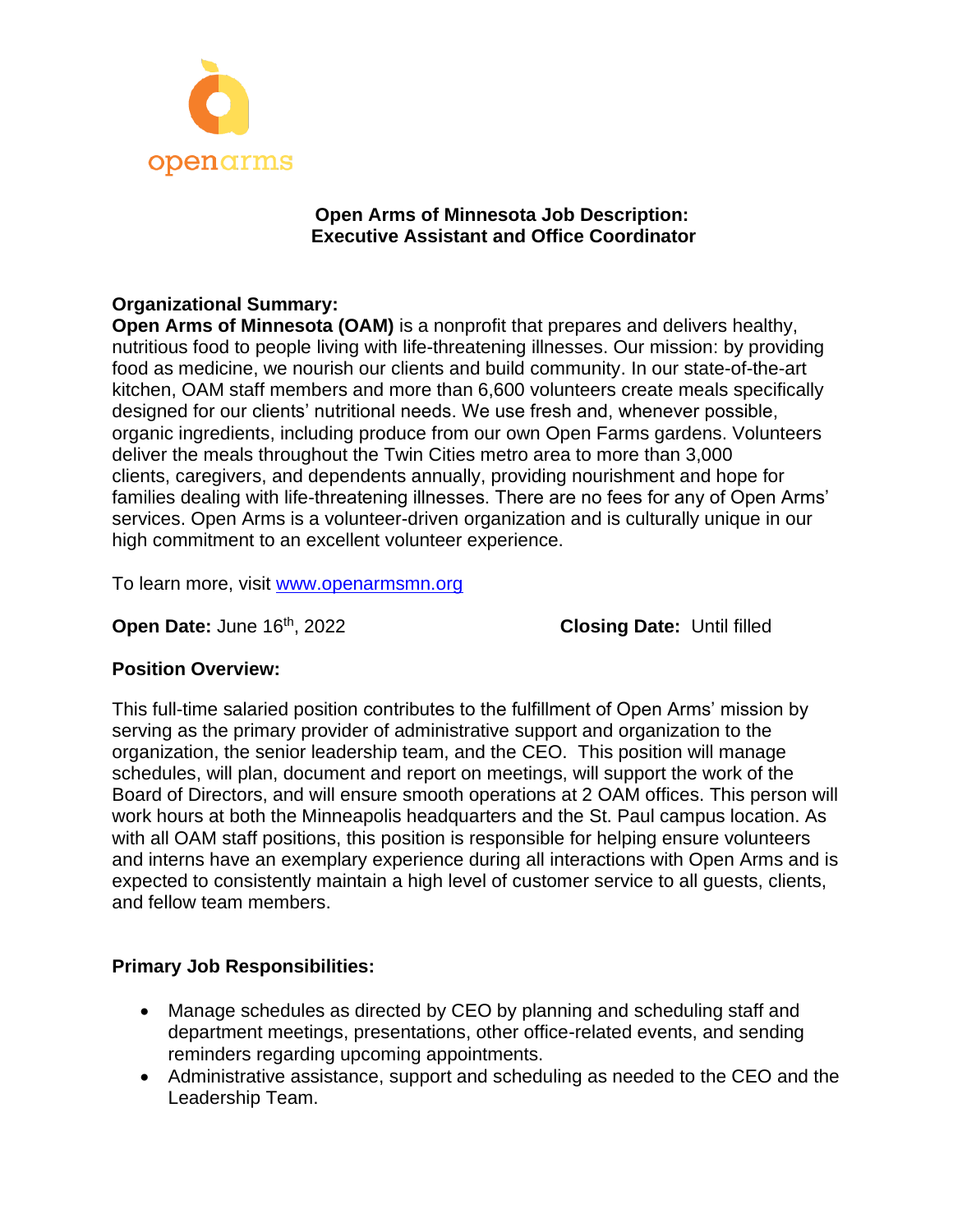- Work with the CEO to keep well informed of upcoming commitments and responsibilities, following up appropriately.
- Assist CEO and Senior Directors with managing Food is Medicine Coalition working groups and committees.
- Help coordinate internal management meeting schedules, including Senior Leadership Team meetings, cross functional team meetings and all staff meeting.
- Track projects and deadlines for the CEO.
- Carry out administrative duties such as filing, typing, copying, binding, scanning etc.
- Maintain, update & create meeting and committee agendas, materials, minutes, correspondence and follow up actions, administrative documents, and project plans for the CEO and Leadership Team.
- Manage communication, calendars, schedules, and the online portal and database for the Board of Directors, under the supervision of the CEO.
- Attend all Board and Board committee meetings as requested: coordinate and prepare agendas and materials, take meeting minutes, draft documents, and organize and track follow up tasks.
- Keep documents on Board Effect (the online portal for Board of Directors) current and accurate, manage uploading and distribution of information, manage and assist Board members with access to the system.
- Support with the office administration of two locations.
- Ensure both office environments are neat, orderly, organized, and well stocked.
- Deliver mail and other administrative items between office locations.
- As directed, manage all-staff calendars, committees, and meeting spaces.
- Act as building receptionist when needed, greeting guests, and screening visitors, ensuring visitors sign in, maintaining and promoting a professional and friendly atmosphere in OAM building.
- Support and welcome guests to the building, including the CEO's guests.
- Handle confidential material, exercising discretion when responding to inquiries.
- Make travel arrangements for senior staff such as booking flights, cars, and hotel or other reservations.
- Assist CEO with special projects.
- Act as a backup for other administrative and support staff as needed.
- Maintain strict confidentiality and boundaries.
- Help ensure Open Arms provides an outstanding experience for all volunteers by regularly seeking out meaningful and positive interactions with them and maintaining a positive, friendly, and helpful attitude always.
- Other related duties as assigned.

# **Requirements**:

- High school diploma required.
- At least 3-5 years of support experience in a professional environment.
- Valid drivers' license and reliable transportation.
- Ability to communicate verbally and in writing in English.
- Demonstrated understanding and ability to always maintain confidentiality requirements and the highest of professionalism.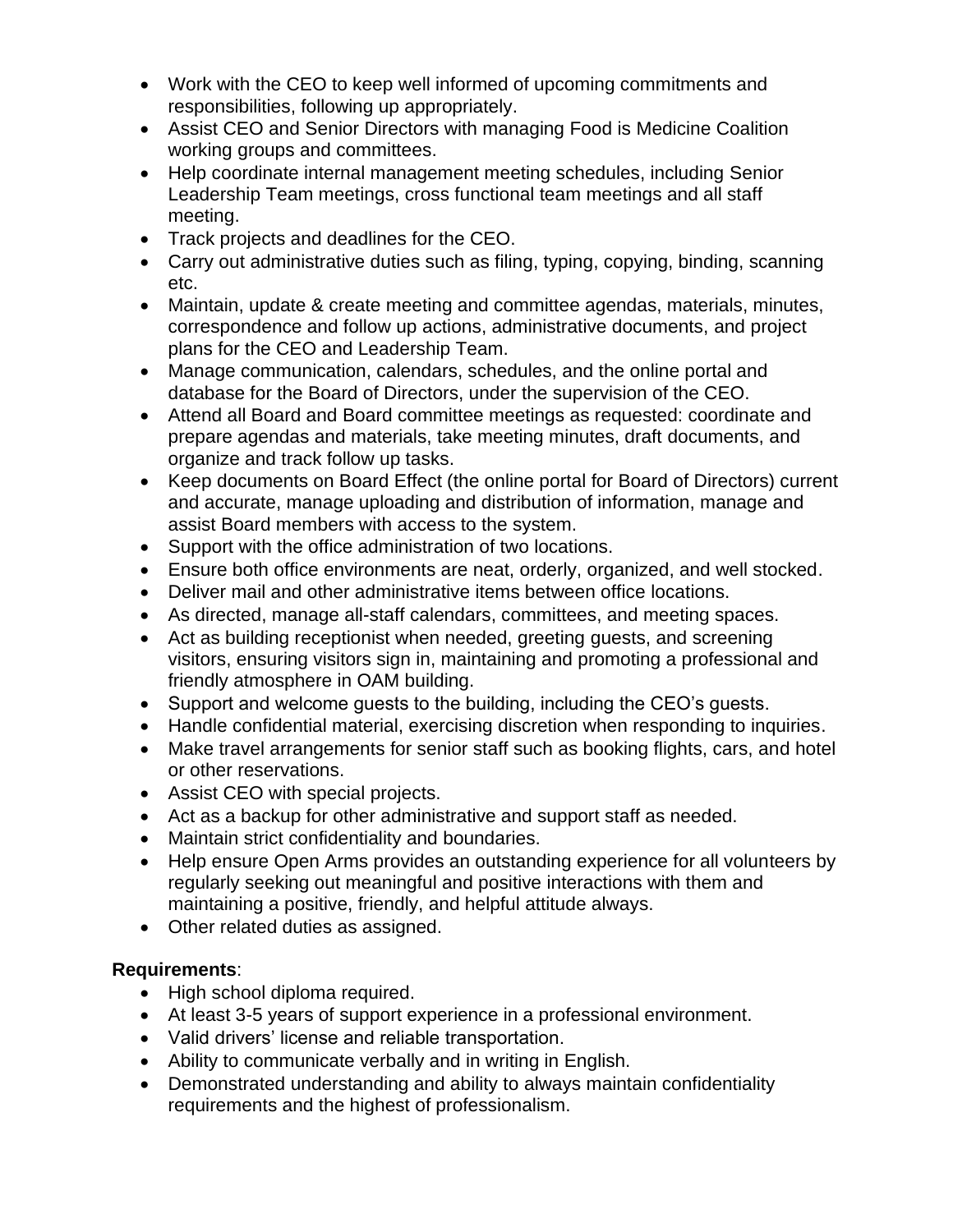- Strong customer service skills with internal and external stakeholders.
- Extremely detail-oriented, well-developed organizational skills and ability to handle multiple projects at the same time.
- A forward-looking thinker who actively seeks opportunities and proposes solutions.
- Ability to adapt quickly to the changing needs of the Organization.
- Friendly, welcoming demeanor, able to keep calm in demanding, busy situations.
- Ability to contribute to a positive team environment.
- Strong ability to multi-task and work in a fast-paced, high-pressure setting.
- Strong administrative and computer skills.
- Ability to work independently and as a team member.
- Ability to adhere to attendance and punctuality requirements.
- Flexibility to work occasional evenings and weekends.
- Proficiency in standard office software programs (All MS Office products Word, Excel, and PowerPoint in particular).
- Sensitivity and commitment to diversity and able to work respectfully with wide array of co-workers and members of the community.
- A passion for the mission and values of Open Arms.

### **Physical Requirements:**

- Able to operate standard office equipment (such as telephone, computer, printer and copy machine).
- Able to sit for long periods of time.
- Ability to talk and hear, and to communicate verbally and in writing in English.
- Ability to review and reply to documents and information on computer screen as well as to use a computer and variety of software programs.

# **Reports to:** CEO

**Location:** Minneapolis and St. Paul, MN

**Pay Rate Range:** \$45,000-\$55,000 annually

**Hours:** Full-time, 40 hours per week

**Location:** Minneapolis and St. Paul, MN

#### **To apply:**

Please send resume and cover letter detailing pertinent experience to:

#### **OAM HR**

- o Email: [jobs@openarmsmn.org](mailto:jobs@openarmsmn.org)
- o Fax: 612.872.0866
- o Mail: 2500 Bloomington Avenue S, Minneapolis MN 55404
- o NO CALLS PLEASE